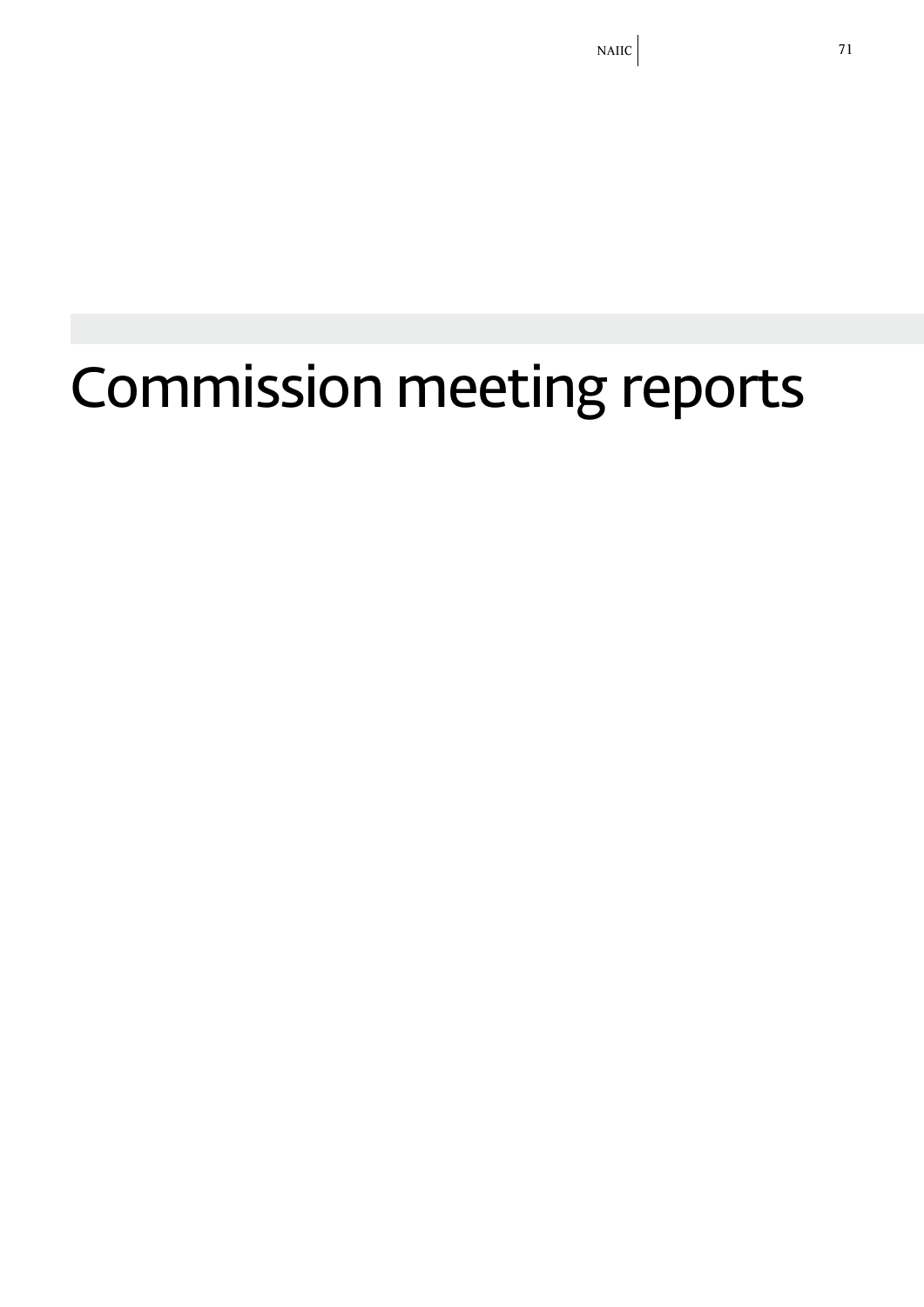*Location: The Fukushima View Hotel, Fukushima Pref. Date: December 19, 2011*



*1st Commission Meeting*

### *1st Commission Meeting*

The Fukushima Nuclear Accident Independent Investigation Commission held its first commission meeting at the Fukushima View Hotel in Fukushima city on December 19, 2011. The Commission approved the draft of the regulations governing its operations, appointed a project manager, decided on the structure of working groups and its office and officially started its activities. There was also a report from commission member Reiko Hachisuka, on the tough conditions the affected people are in today. Ms. Hachisuka, who moved from her home in Okuma, where the Fukushima Daiichi nuclear power plant is located, to live in the temporary residences provided in Aizu Wakamatsu, stated that evacuees now live without any sense of emotional security or stability, despite having been continually assured of the plant's safety for many years by TEPCO and the government.

In order to gain a first-hand grasp of the conditions at the plant and surrounding area, the Commission visited the plant itself on December 18. It also observed the decontamination operations run by Okuma Municipal Office. Upon the closure of the first Commission meeting on Monday, we visited the temporary housing in Kawamata which accomodates evacuees from Yamakiya district of the same town, where radiation levels are high. We heard directly from the town's mayor, Michio Furukawa, and the chair of the temporary residence community association, and saw the operations underway to decontaminate the farmland and forests of Yamakiya district.

*Location: Keisei Memorial Hall, Tokyo Date: January 16, 2012* 

#### *2nd Commission Meeting*

#### *Witnesses:*

*Yotaro Hatamura, Chairman, Cabinet Office Investigation Committee on the Accident at the Fukushima Nuclear Power Stations of TEPCO*

*Shinji Ogawa, Director General, Cabinet Office Investigation Committee on the Accident at the Fukushima Nuclear Power Stations of TEPCO*

*Masao Yamazaki, Executive Vice President, TEPCO*

*Masayuki Ishida, Chief Manager, Nuclear Power Quality Inspection Division, TEPCO Masayuki Ono, Chief Manager, Nuclear Power Quality and Safety Division, TEPCO Itaru Watanabe, Senior Deputy Director–General, Science and Technology Policy Division, MEXT Yoshinari Akeno, Division Manager, Nuclear Safety Division, Science and Technology Policy Division, MEXT*

*Tadao Kanda, Chief Manager, Evaluation of Policy Division, Minister's Secretariat, MEXT*

The Commission appointed its acting chairman and co-chairman of the working group. We received an explanation of the interim and initial reports on the Fukushima nuclear power plant accident from the government accident investigation-verification committee, TEPCO and the Ministry of Education, Culture, Sports, Science & Technology (MEXT), respectively.

*Location: Shimin Plaza Kazo, Saitama Pref. Date: January 30, 2012* 

### *3rd Commission Meeting*

*Witness: Katsutaka Idogawa, Mayor of Futaba.*

Mayor Katsutaka Idogawa of Futaba explained the status before the plant accident and the conditions at the time of the accident and evacuation. He also exchanged opinions with the Commission. After the Commission meeting, we held a town meeting in order to hear fresh comments from the town residents on the accident and evacuation, as well as on details of life as evacuees.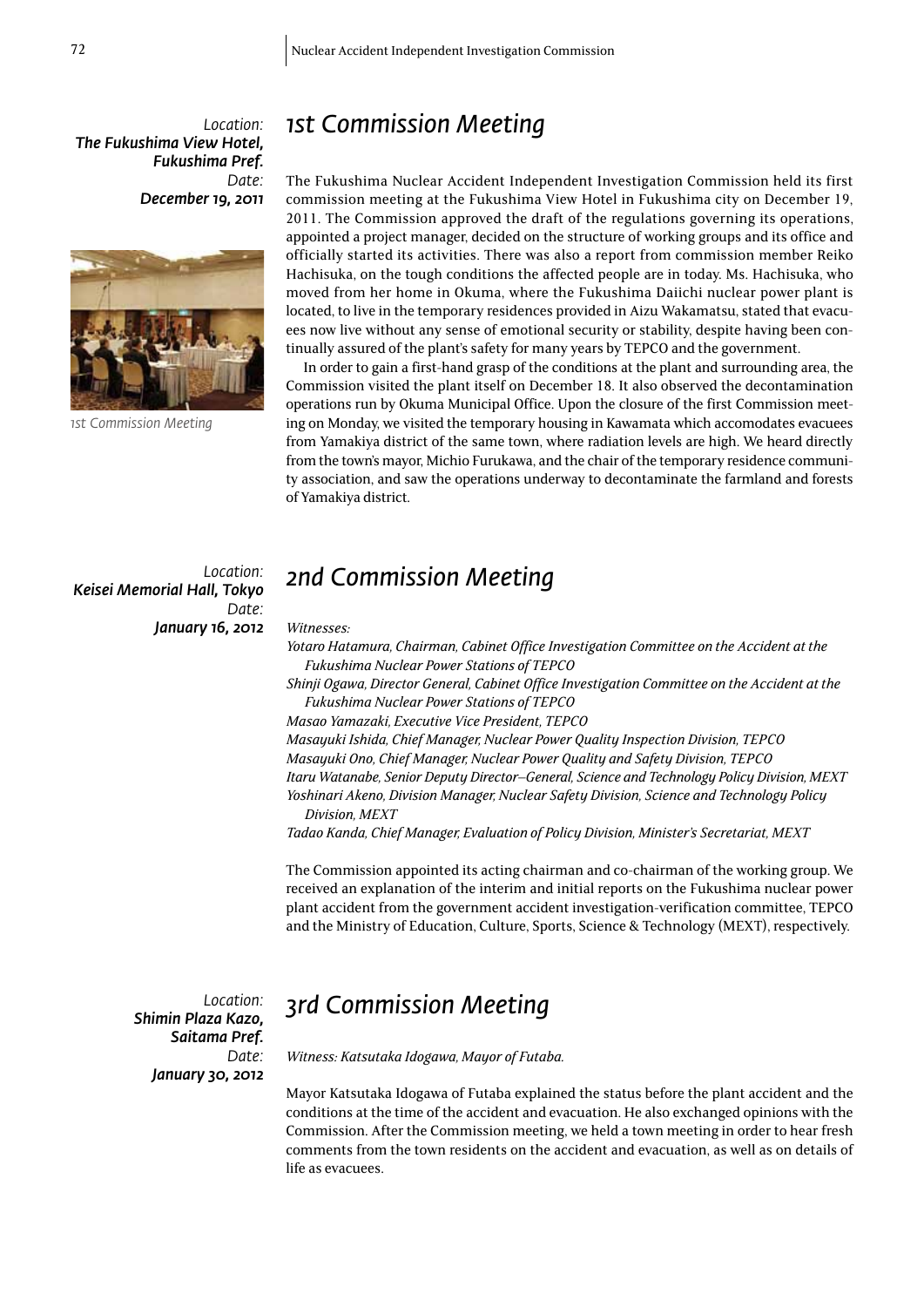#### *Idogawa's comments:*

- "Ever since I was appointed as the mayor, I kept expressing our concern about the nuclear power plant to TEPCO and NISA. They kept telling us there is no need to worry, that the plant is absolutely safe. But the accident actually happened. They cannot say the reasons for the accident are 'factors beyond their assumptions.'"
- The off-site center was useless because it was too close to the power plant. It needs to be verified what kind of accident the emergency off-site center was designed to deal with.
- It is necessary to clarify the role played by the nuclear regulatory bodies and their relationship with the industry. In regard to TEPCO, we would like investigation into all factors that could have contributed to the accident. We need to know whether frontline concerns were ignored to put business efficiency first, whether appropriate personnel training was conducted and technical skills were properly passed on, and what kind of training was given to the large number of temp staff that got hired for regular inspections. We need to know whether the crisis management division was functioning appropriately.
- In regard to Fukushima Prefecture, investigation is necessary in such areas as whether it disseminated appropriate information to its people and whether the prefecture is now providing protection to the people according to their needs.
- With regard to the level of radiation exposure, there are different explanations and standards, which is very confusing. The maximum cumulative amount of exposure for the general public by law is 1 millisievert per year. The accident has caused us to be exposed to radiation other than natural background radiation. It is outrageous that TEPCO claims the radiation released from its power plant is *bona vacantia*, an ownerless object for which they cannot be held accountable.
- After we evacuated, there were no communications whatsoever from the government. Television was the only source of information.

### *4th Commission Meeting*

#### *Witnesses:*

*Haruki Madarame, Chairman, Nuclear Safety Commission (NSC), Nobuaki Terasaka, former Chair, Nuclear and Industry Safety Agency (NISA)*

- **1.** *Outdated guidelines*: Haruki Madarame, Chairman, Nuclear Safety Commission, admitted that the safety guidelines were defective and expressed his apology. Also, the accident in Fukushima emitted far more radiation than the scenarios done in a "hypothetical accident" set in the guidelines, where the scenarios had assumed a significantly smaller scale than the severe accident scenarios used by many other countries. The Guideline for the Reactor Site Evaluation, which was established in 1964, is still in place regarding construction permits for nuclear power plants. It was called outdated during the hearing, and Madarame's opinion was that the guideline needed to be amended.
- **2.** *Lack of preparation by agencies*: Both the NSC and NISA had mandates to maintain the safety of nuclear power, yet lacked preparation for emergency situations. Moreover, both the NSC and NISA were found to lack an understanding of their fundamental tasks of protecting the surrounding residents and the nation.
- **3.** *Insufficient knowledge*: The hearing revealed a lack of technical knowledge and nuclear engineering skills by the regulating agencies and the leaders of those agencies. The hearing also reminded everyone about the profound importance of independence and how important decisions and suggestions based on scientific facts and analyses are for those agencies to function properly. Obviously, Japan has a clear responsibility to establish safety standards and guidelines that are trustworthy at a global level.

*Location: The National Diet of Japan Date: February 15, 2012*



*Haruki Madarame*



*Nobuaki Terasaka*



*Katsutaka Idogawa*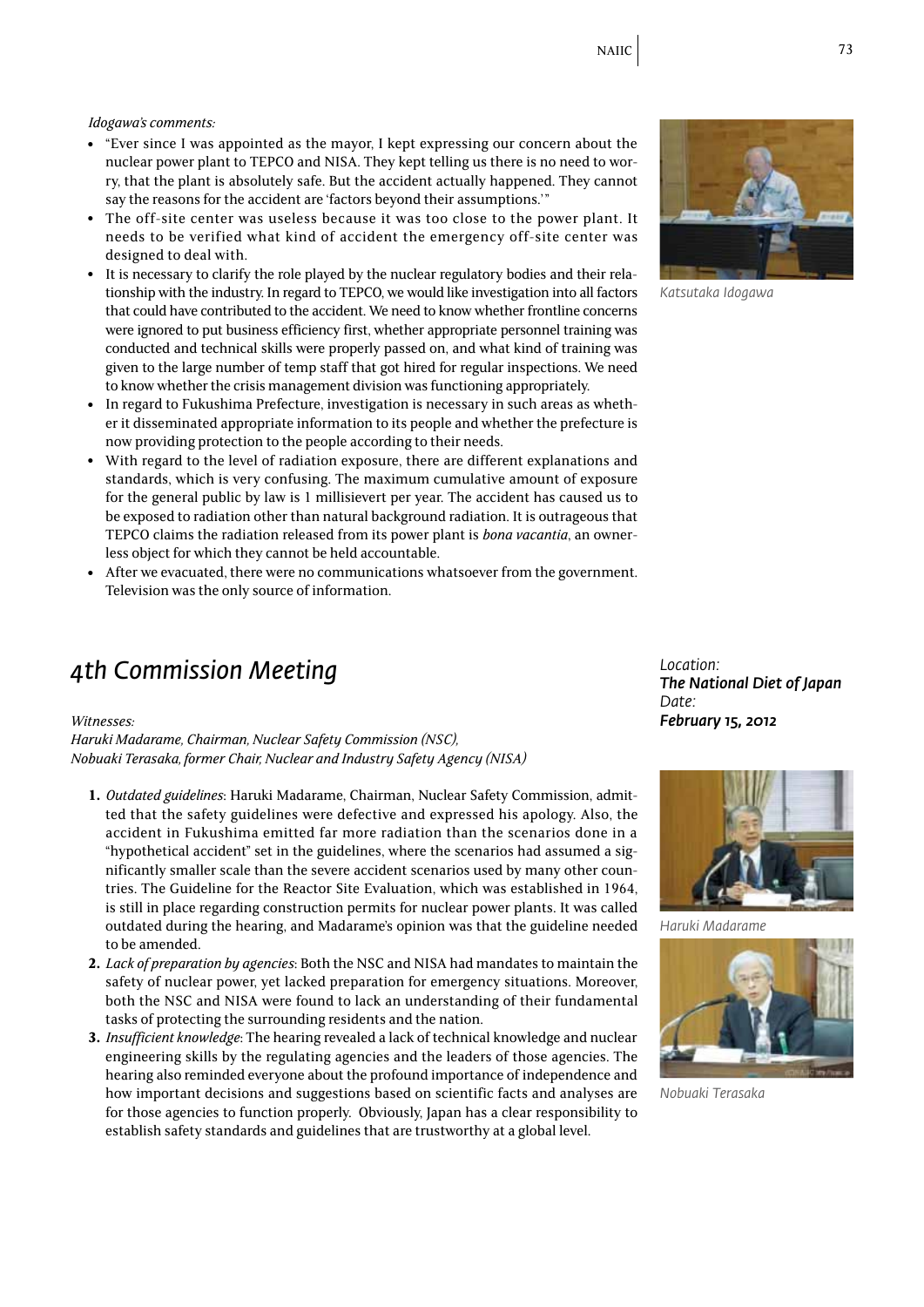*Location: The National Diet of Japan Date: February 27, 2012*



*Dr. Richard A Meserve*

# *5th Commission Meeting*

*Witness: Richard A Meserve, former Chairman of the U.S. Nuclear Regulatory Commission (NRC), President, Carnegie Institution for Science*

- **1.** *Proactive mindset*: Those responsible must make a continuous effort to raise existing safety standards. The construction and operation companies should not presume the quality of the standards of the regulatory agencies, and should not have a passive mind-set toward security and safety issues.
- **2.** *Operator responsibilities and independency:* The nuclear plant operators have the most clearly defined responsibility to prevent accidents and stop any escalation in consequential damages. In an emergency situation, the operator is required to make decisions, and should avoid asking the government. For this reason, the operators must be competent to do so.
- **3.** *Regulatory agencies responsibilities and independence*: The role of the regulatory agencies is to require sound decisions by the operator and to implement the decisions to prevent any escalation of damages. The agencies must maintain independence from the operators and the government. The agencies should also clarlfy the roles of the operator and the government, and the chain of command. These should be rehearsed repeatedly.
- **4.** *Transparent decision-making*: It is important to maintain transparency in all the decision-making processes, except for those related to national security. It is important for participants to openly provide opinions to gain trust.
- **5.** *The importance of human resources*: Japan should learn from the NRC model, where the majority of employees spend their entire careers on nuclear safety, and provide proper incentives to experts. In Japan, professionals trained in rotational positions within the bureaucratic entities often proved dysfunctional in emergency situations.
- **6.** *Independent and transparent investigations*: The most important essential traits in the investigation of the nuclear accident are independence and transparency.

*Location: National Diet of Japan Date: March 14, 2012*



*Sakae Muto*

### *6th Commission Meeting*

*Witness: Sakae Muto, Advisor of Tokyo Electric Power Company (TEPCO) and Former Executive Vice President and General Manager of Nuclear Power & Plant Siting Division of TEPCO*

- **1.** *Government-operator relations:* We heard unexpected testimony that the cabinet participated in discussions of technical matters regarding the nuclear reactors. Prime Minister Kan asked for the mobile phone number of the head of the plant at Fukushima, leaving the top management of TEPCO out of the loop.
- **2.** *TEPCO competency*: Muto stated that the operator was primarily responsible for the accident, but questions remain about TEPCO's competence in taking on this responsibility.
- **3.** *Lack of accident preparation:* There were ongoing discussions on the safety culture and preventive actions taken against earthquakes. Muto implied that the cause of the accident was due to the unexpected tsunami, but the possibility of a tsunami was estimated in 2002—so TEPCO must have recognized the risks. Muto, however, claimed to have been unaware of such studies. This obviously was a failure of the safety culture within TEPCO.

*Location: The National Diet of Japan Date: March 19, 2012*

# *7th Commission Meeting*

*Witnesses:*

*Volodymyr Holosha, Head of the State Agency of Ukraine for Exclusion Zone Management,*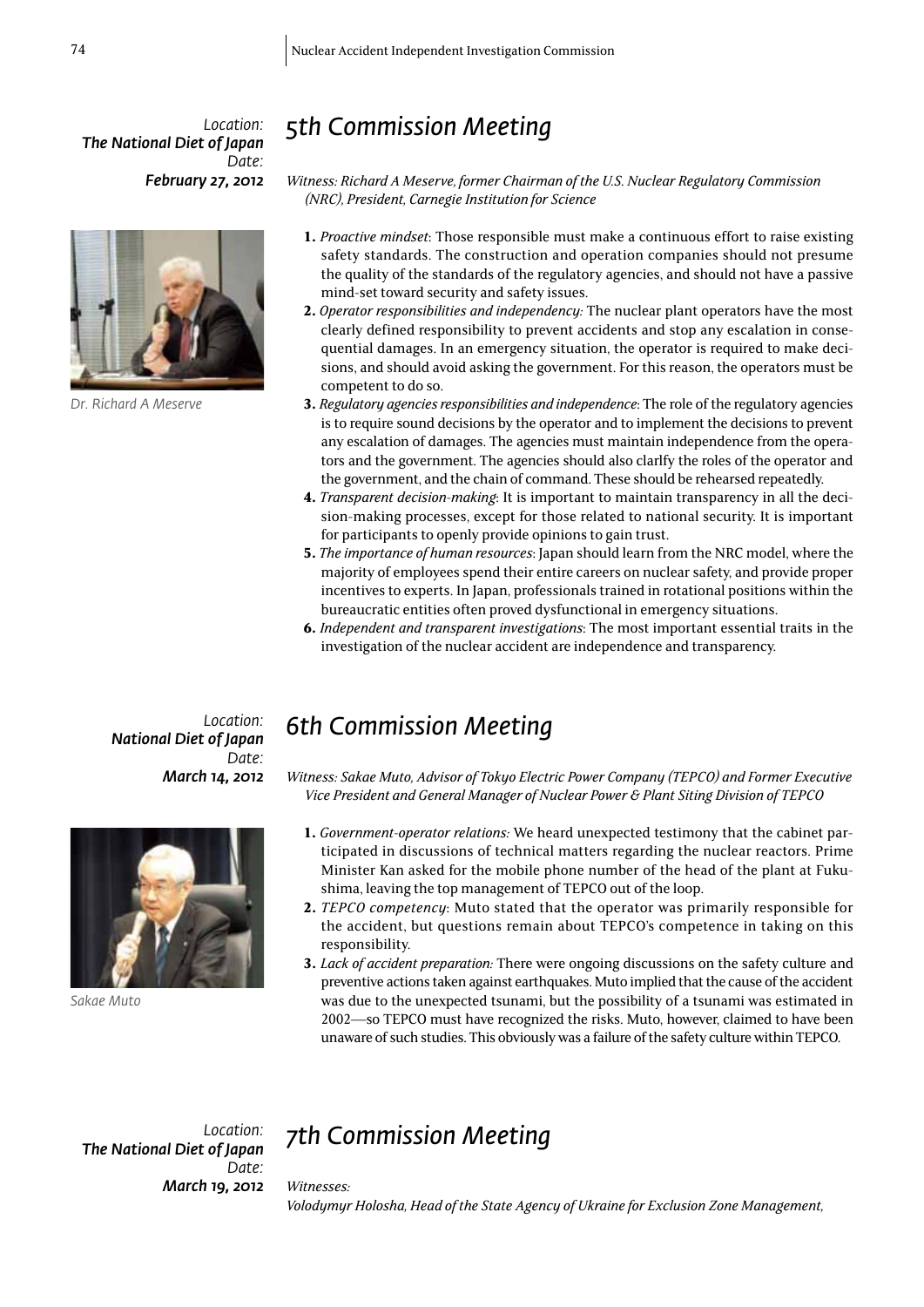*Ministry of Emergency Situations*

*Anatoliy Gora, Deputy Head of the Chernobyl Nuclear Power Plant Leonid Tabachnyi, Vice-Chairman, Geophysical Observation Center of Hydrometeorology Department, Ministry of Emergency Situations of Ukraine*

- **1.** The Chernobyl accident was different from Fukushima in the various types of radioactive materials released, the weather pattern, the geography and the condition of the reactor containment vessels. However, both received the same level 7 (severe accident) designation on the International Nuclear Event Scale (INES). Chernobyl resulted in a significant emission of radioactive material and affected the environment and the lives of many people. It was valuable to hear about the real experience directly from the people who fought against the spread of damages from the accident. The emitted radioactive material continues to significantly affect public health and the environment even 26 years after the accident.
- **2.** Regarding exposures issues: Many people who worked in the contaminated areas were exposed to radiation in Ukraine. Many infants who were exposed to radiation contracted thyroid cancer. Radiation exposure not only causes thyroid cancer in infants, but affects the whole body. Evacuated people suffered from stress and radiation phobia. Contaminated food items are monitored and controlled separately by type, amount of consumption and so forth.
- **3.** Regarding information disclosure issues: The necessity of disclosing information has been acknowledged by the Ukraine government after the lessons learned from the time of the USSR. Nonetheless, there are many technical measures, such as becquerels, sieverts, and curies, that are unfamiliar to many people. Information to the public can be disclosed in alternative ways regarding levels of contamination.

### *8th Commission Meeting*

*Witnesses:*

*Ichiro Takekuro, TEPCO fellow and head of TEPCO's nuclear power business prior to the accident. He was at the Kantei during the accident*

*Kenkichi Hirose, Special Adviser to the Cabinet Office, in charge of the NSC, former Secretary General of the Nuclear Safety Commission (NSC) and former Director General of the Nuclear and Industry Safety Agency (NISA)* 

- **1.** *TEPCO competence:* Despite the fact that TEPCO has the primary obligation to prevent accidents and minimize damages, the company was found to be lacking the self-governance competance to set adequate measures for the prevention of accidents, and the culture to make concerted efforts to improve nuclear safety from the people's point of view. Moreover, TEPCO does not clearly recognize the nuclear safety tasks and obligations that are necessary for an operator of nuclear power. Regarding the defense-in-depth program, Takekuro stated that TEPCO had been focusing on the first three levels of defense-in-depth, implying that TEPCO was not responsible for implementing the fourth and the fifth levels. At the time of accident, TEPCO sent Takekuro to the Prime Minister's office to report in detail on the accident conditions to the Prime Minister. However, it was found that Takekuro was actually sending commands to the accident site on behalf of the Prime Minister. It is obvious that TEPCO's corporate culture has been lacking in efforts to prevent accidents and to improve nuclear safety as a part of their obligation as a nuclear power plant operator. This point is also evident given TEPCO's long history of concealing accidents.
- **2.** *Regulatory agency responsibilities*: The hearing clarified that the nuclear power regulatory agencies such as NISA have not been meeting their first obligation: public safety. Their liability in ignoring the basics of creating a safety culture, such as leaving essential safety measures like backchecks to the operators, and disregarding the recommendations of IAEA, is overwhelming. It is also clear that the double-check feature

*Location: The National Diet of Japan Date: March 28, 2012*











*Volodymyr Holosha*



*Leonid Tabachnyi*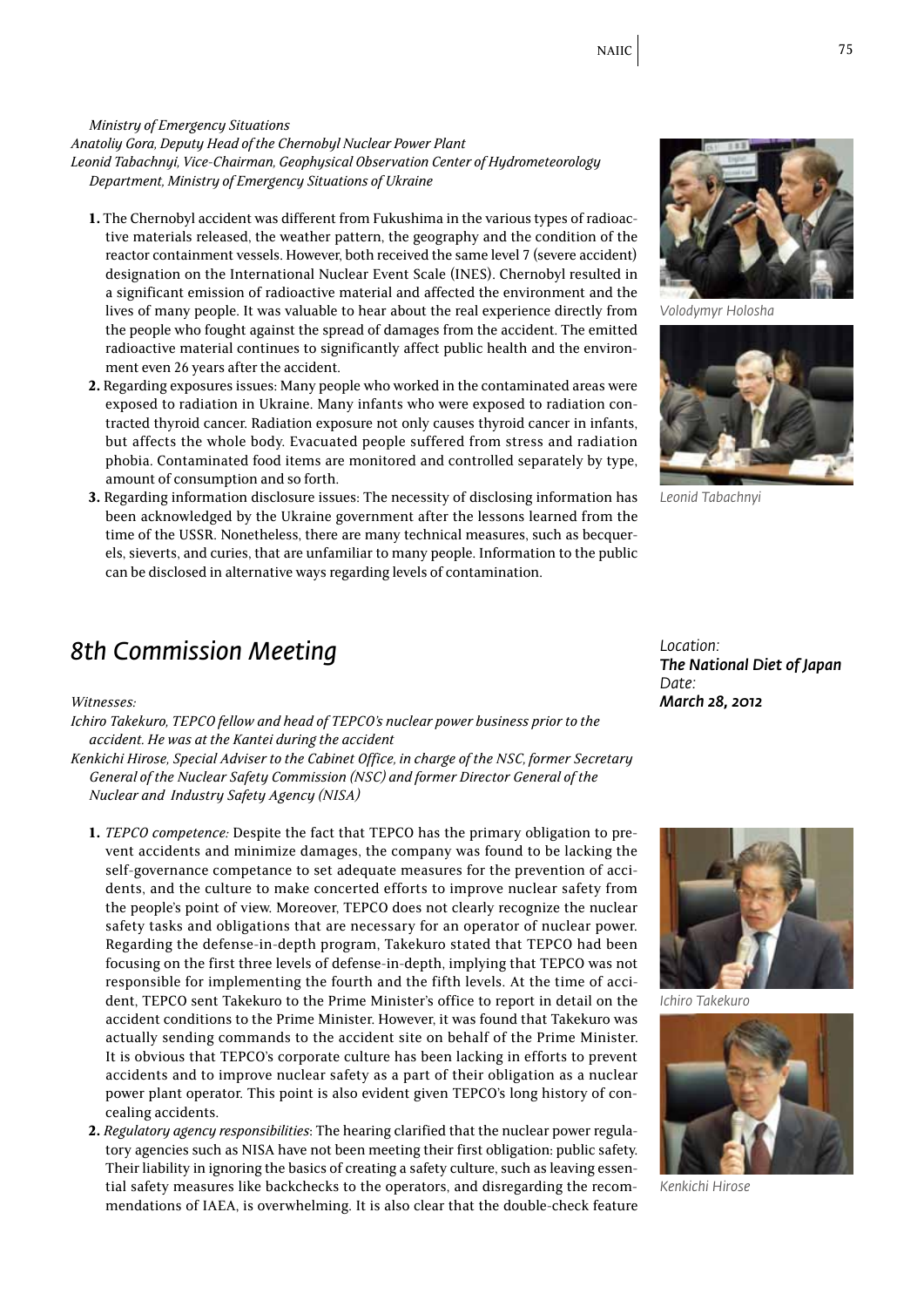between NISA and NSC has not been functioning. The dysfunctional attitudes and irresponsible behavior found in the hearing are not only attributable to Hirose and other leaders. The government also is quite heavily liable, as it was responsible for creating NISA as an administrative organization under METI.

*Location: The National Diet of Japan Date: April 18, 2012*



*Hiroyaki Fukano*

*Location: Nihonmatsu, Shimia Kaikan, Fukushima Pref. Date: April 21, 2012*

> *Location: University of Aizu, Fukushima Pref. Date: April 22, 2012*



*Mayor Baba*



*Mayor Watanabe*

### *9th Commission Meeting*

*Witness: Hiroyuki Fukano, Director General, Nuclear and Industry Safety Agency (NISA).* 

**1.** *Safety Guideline:* The Safety Guideline was revised by the government after the Fukushima accident based on the measures stated in the "Technological Findings" which is a provisional analysis. The accident conditions assumed explicitly in the revised Safety Guideline are narrowly defined as an accident with an event sequence identical to that of the Fukushima accident. There is no measure or definition set for a potential accident beyond the assumed accident scenario in the revised Safety Guideline, and there are few necessary safety measures as stated below.

• The plan to build earthquake-resistant buildings, which turned out to play a critical emergency role in the Fukushima accident, is defined as a "medium-term task."

• The plan to implement filtered ventilation, which has been implemented in many European countries, is defined as a "medium-term task."

• The emergency evacuation plan, which is most important to the safety of residents, is set outside of the scope of discussion in the "Technical Findings" that have been used as the rationale in the revised Safety Guideline.

#### *10th Commission Meeting + Namie town hall 11th Commission Meeting + Okuma town hall*

#### *Witnesses:*

*Mayor Baba of Namiemachi and six other witnesses at the 10th Commission Meeting in Nihonmatsu*

*Mayor Watanabe and four other witnesses at the 11th Commission Meeting in Aizu Wakamatsu. After each Commission meeting, Commission Members heard from the residents during town hall meetings.*

- **1.** *The anger of the evacuees*: We felt the raw anger of the residents as shown by the following comments: "We had to evacuate without any information from the government, the prefecture, or TEPCO about the accident itself, instructions on the evacuation, or in which direction we should evacuate." "There should have been someone, such as a TEPCO employee, providing information at earlier stage." We recognized once again the importance of easy-to-understand and timely information communication processes.
- **2.** *Assuring the safety of residents*: A local government official commented that he is asking himself "whether the local government fulfilled its role to assure the safety of the residents." Others said "Emergency evacuation drills turned out to be training for the sake of doing training. It was for the self-satisfaction of the organizer—shouldn't the training have been done under more realistic assumptions?" The findings from our previous commission meetings suggest that the regulators completely lacked the mindset to safeguard the residents.
- **3.** *Message from the towns hosting nuclear power plants*: We heard important opinions, especially from the people of Okuma. Notable comments included: "The people from the towns hosting nuclear power plants were so used to hearing 'how safe the plants are.' We had been brainwashed." "I had never thought that a nuclear power plant could become a problem." "There was no communication about potential issues which are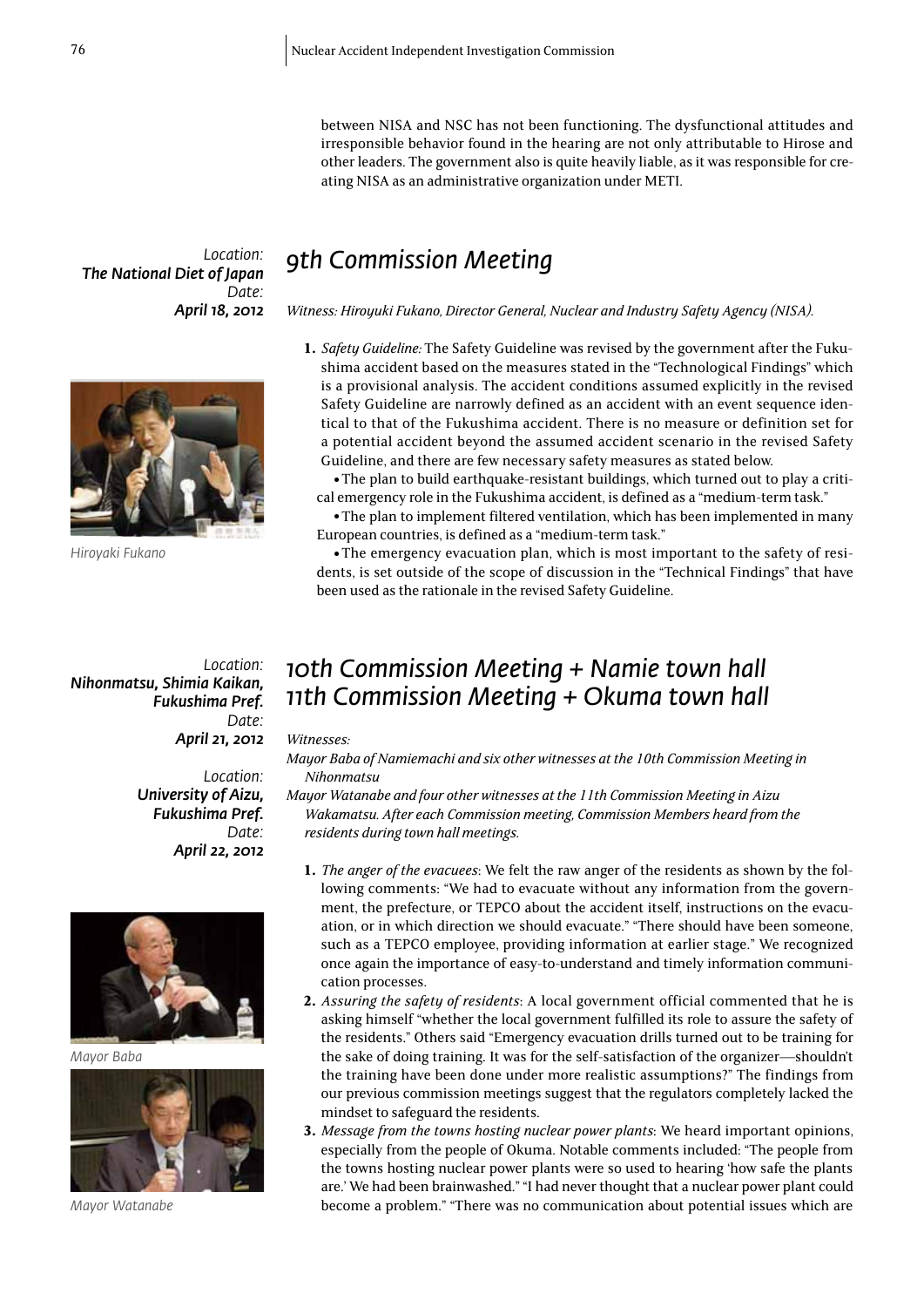out of human control." These comments can be very important to people in all towns that host nuclear power plants.

- **4.** *Relationship with and confidence in the government*: We heard feedback regarding the government, specifically that it failed to provide the necessary information at the time of the accident: "I still cannot trust the government," "I am not confident about the information provided by the government on the current condition of Unit 4 and the radiation dose level."
- **5.** *Evacuee life and the future*: We realized fully that the belated or indefinite evacuation instructions, as represented by the use of the phrase "just to be sure," affected the residents severely. A participant called for the need "to install a system in which the government continues to monitor the health conditions of the people from generation to generation." Moreover, many residents repeatedly expressed their shared earnest desire "to not let other municipalities hosting other nuclear power plants experience what we experienced."

### *12th Commission Meeting*

*Witness: Tsunehisa Katsumata, Chairman of Tokyo Electric Power Company (TEPCO) and former Chairman of the Foundation of Electric Power Companies of Japan (FEPC). Katsumata was president of TEPCO from October 2002 and has been chairman since February 2008*

- **1.** *Accountability of a nuclear facility operator and the Prime Minister*: While he mentioned that "electric companies are unambiguously responsible for the safety of nuclear power plants," he stated that "it was the Prime Minister who was the director-general of the emergency response headquarters, where judgment at the plant site needed to be prioritized." Also the top three management members (president, chairman, and vice president) were unavailable when the accident broke out. Katsumata only found out that the President had been away after the accident happened. A lack of a sense of impeding crisis was obvious from the fact that he made no contact with the president after the president's return from abroad until his return to the head office.
- **2.** *Critical facts about tsunami*: The causes of the accident, according to his statement, are "under investigation at TEPCO." However his assertion that the unanticipated tsunami was the primary cause was disorienting. It revealed that the risk posed by unanticipated potential tsunami had not been communicated internally to the president. It turned out that Katsumata had determined that "such tsunami would not happen in reality." It seems that the risk of tsunami had not been considered probabilistically.
- **3.** *Regulatory environment*: He emphasized the simplification of regulations, but the measures which operators carry out independently, including earthquake-resistant backcheck and severe accident responses, had not been taken by TEPCO and other operators. Serious doubt remains about the implication between the call for simplified regulations and the delayed actions by TEPCO. The Commission also learned the little-known fact that the FEPC had been the forum for lobbying.
- **4.** *General overview*: Katsumata admitted that he can look back and think of a number of measures that should have been implemented—such as anti-tsunami measures and severe accident responses, but he declined to specify further. The public should determine through today's discussion if he was sufficiently competent to be the top manager of a giant power company that utilizes nuclear power.



*Namie town hall meeting*



*Okuma town hall meeting*

*Location: The National Diet of Japan Date: May 14, 2012*



*Tsunehisa Katsumata*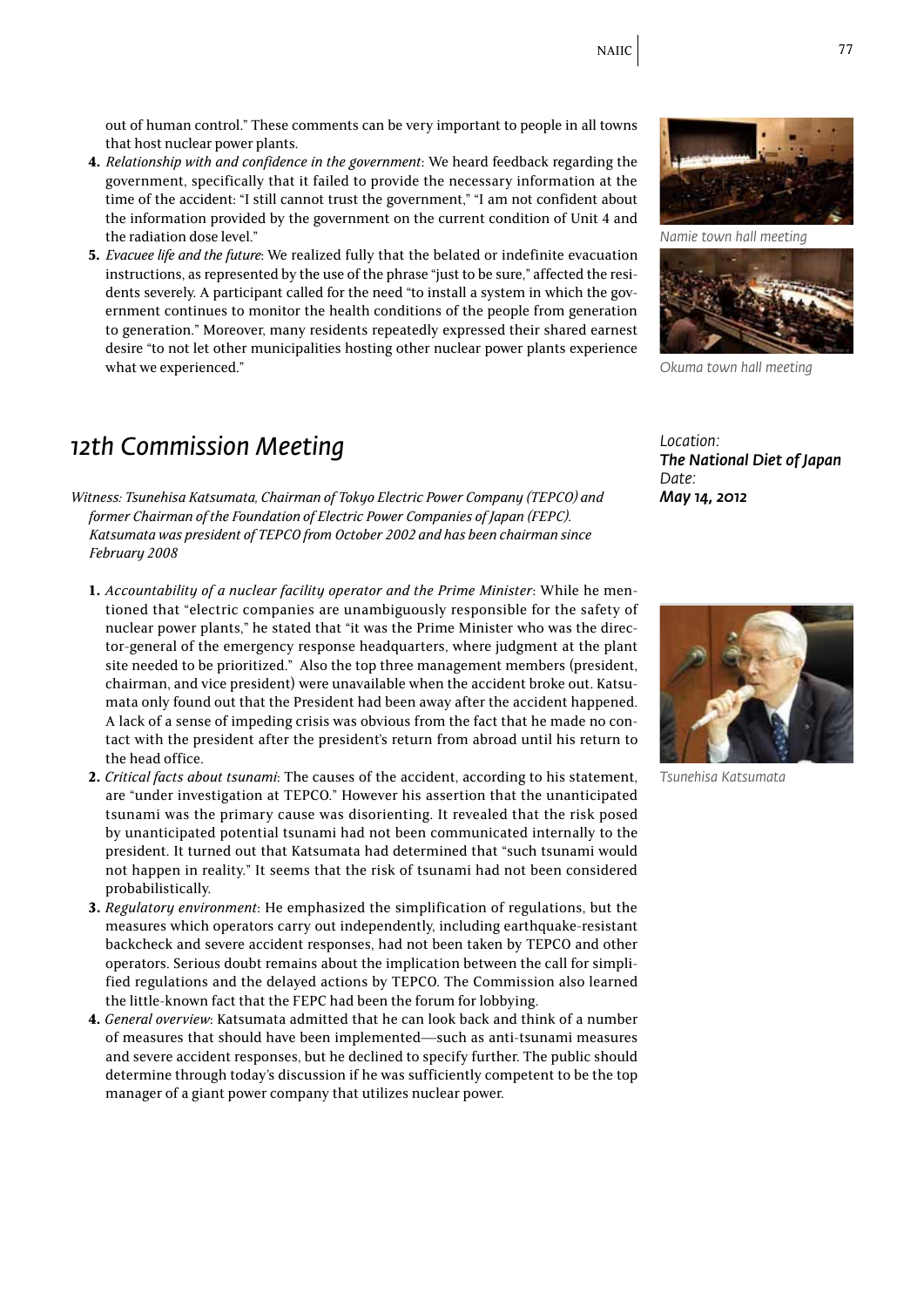*13th Commission Meeting Location: The National Diet of Japan Date: May 16, 2012*

*Kazuo Matsunaga*

*Witness: Kazuo Matsunaga, Vice-Minister of Economy, Trade and Industry (METI) at the time of the accident and Director General of the Nuclear and Industry Safety Agency (NISA) from June 2004 to September 2005.* 

- **1.** *Decisions made as Director General of Nuclear and Industry Safety Agency (NISA)* : The witness stated that he could not spare time for the implementation of the new anti-quake guideline because he was too busy dealing with responses to the accident at the Mihama nuclear plant. He avoided explaining his own involvement in the stress tests and stated that any discussion on introducing B.5.b was not his business. As such, he was not directly a part of the important aspects of nuclear safety, and he avoided clearly defining his own accomplishment and responsibilities.
- **2.** *Judgments regarding nuclear safety in re-operation of nuclear power plants:* The question still remains whether informed, appropriate decisions about energy policy and nuclear safety are being made by the top authorities. If METI is making judgments about the safety and re-operation of nuclear plants prior to the completion of the accident investigations by the government, they may not be in full possession of the facts. This point was also made by the METI minister, Banri Kaieda, on June 18, 2011.
- **3.** *Responsibility for maintaining sufficient supply of electricity*: Matsunaga was asked if he knew whether TEPCO was releasing all the correct information about its power supply capabilities to the public. But he claimed to be unaware of any failure on TEPCO's part.
- **4.** *About introduction of plutonium thermal use*: We found that the government may have rushed the regional government to make a decision on the implementation of plutonium thermal use in Unit 3 of Fukushima Daiichi by presenting the benefits of government subsidy, while there was not enough time to thoroughly perform a possible anti-quake backcheck.
- **5.** *Competency in emergency response engagement*: METI was probably inadequately prepared, as was NISA. In light of the findings from this hearing, we need to profoundly consider whether the current organizational structure surrounding nuclear regulatory agencies, including METI, which plays the roles of both promotion of nuclear power and maintaining nuclear safety, can be improved to function more properly.

*Location: The National Diet of Japan Date: May 17, 2012*

### *14th Commission Meeting*

*Witness: Banri Kaieda, a member of the House of Representatives and Minister of Economy, Trade and Industry (METI) at the time of the accident.* 

**1.** *Witness' understanding of facts at the time of accident :*

**a)** Kaieda stated that he feels responsible for the delay in declaring a Nuclear Emergency Situation and that it was because convincing the Prime Minister to do so took time. **b)** He did not know the reasons for then Prime Minister Kan's visit to Fukushima Dai-

ichi nor its purpose.

**c)** Kaieda received a phone call about evacuation directly from Shimizu, TEPCO president at the time of the accident. The witness recalls, "Daiichi Power Plant," "Daini Power Plant," and "evacuation," but not "full withdrawal." Furthermore, Kaieda understood the direct phone call from Shimizu to have significant meaning.

**d)** Kaieda stated that he felt TEPCO was hesitant to make a decision to ventilate, as well as to decommission Units 5 and 6. Also stated was the reason for issuing an order to ventilate in accordance with the Nuclear Reactor Regulation Law—to prod TEPCO into doing the venting. This revealed ambiguity in the definition of the responsibilities of the government and operators.

**e)** Kaieda mentioned that from immediately after the breakout of the accident, communicating and sharing information among the accident site, the Kantei, and TEPCO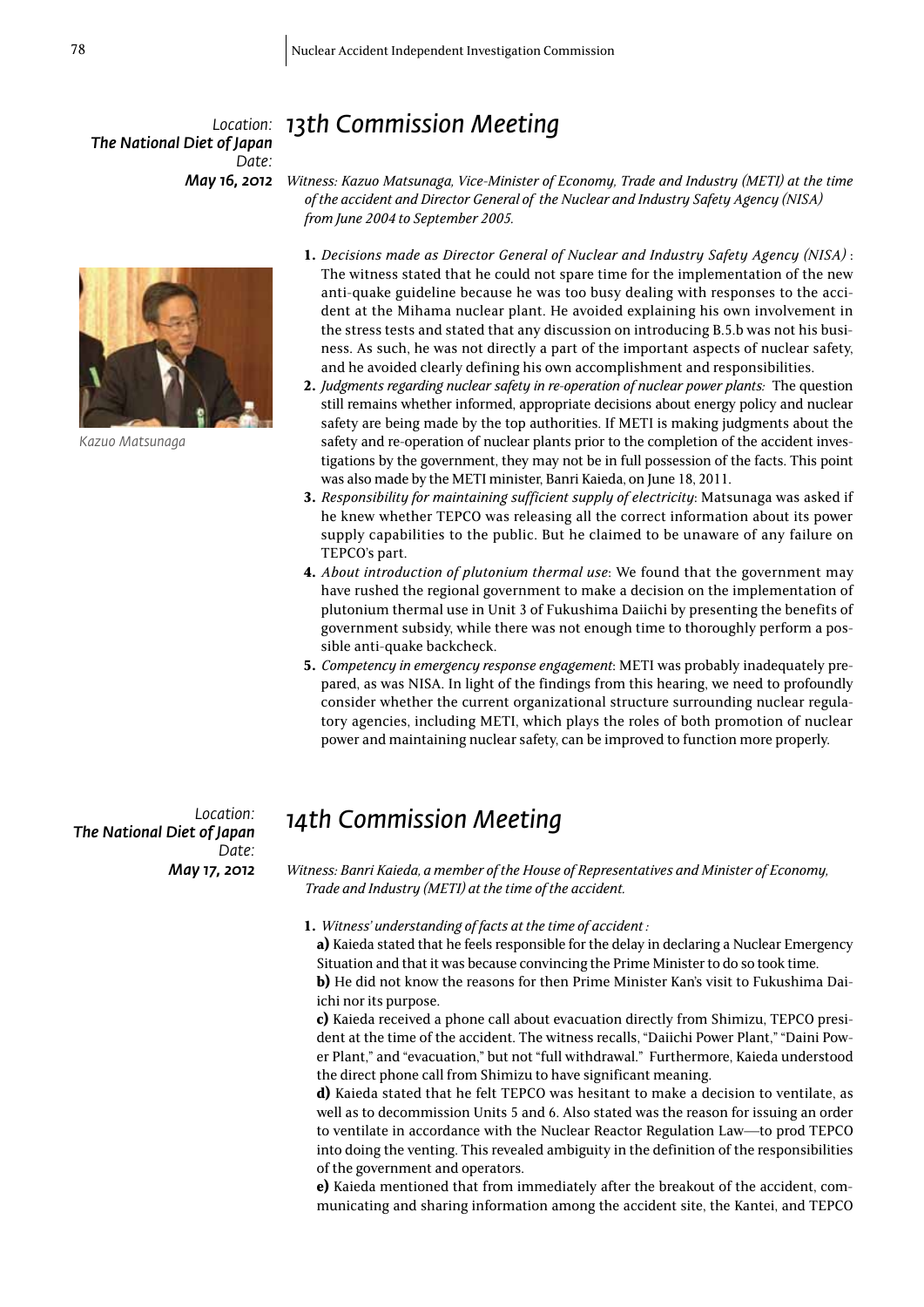headquarters was like the telephone game "whispering down the lane". He went on to state that "the government has to think this issue over."

**f)** The preparedness by the government was "not enough," the witness said. In addition, he stated that "the trainings should have included use of SPEEDI."

**g)** The witness made a critical statement about the hydrogen explosions—"nobody had ever thought of a possible hydrogen explosion at that time." Also he expressed his regrets that he was unable to prevent the hydrogen explosion. He felt the lessons from Three Mile Island were not utilized.

- **2.** *Regarding the Stress Tests*: In consideration of use of the stress tests as a requirement to restart nuclear plants, Kaieda stated that he did not even consider mandating backchecks as a possible alternative to speed up the process of the operators.
- **3.** *Ideal regulatory organization and emergency response organization:*

**a)** Kaieda said that the emergency response organization should be lean with all members understanding their own roles clearly. He thought NISA did not meet the expectations of the people in performing its role.

**b)** He encouraged the regulatory agencies to be independent and to be safety-oriented. The regulatory organization should include experts on radioactive materials with the proper knowledge and equipments to respond in emergency situations.

### *15th Commission Meeting*

*Witnesses: Yukio Edano, Minister of Economy, Trade and Industry. He was the Chief Cabinet Secretary at the time of the accident.*

- **1.** *Edano and Shimizu on full-withdrawal:* Edano does not recall the exact words used with respect to the plans for withdrawal. However, he remembers that he conveyed his view that if a full withdrawal of staff from the plant were to take place, deterioration of the state of the plant could not be stopped. In response to Edano, Shimizu (President, TEPCO) could not find the words to respond, and said nothing. Based on this reaction, Edano further stated that "it was clear that the intent of the proposal (by Shimizu) was not for a partial withdrawal." During a phone call, Yoshida, the General Manager of Fukushima Daiichi, replied to Edano's question about withdrawal, saying, that "there are still actions to be taken here. We'll do our best."
- **2.** *Notification of public disclosure of information*: Edano directed TEPCO to notify the Prime Minister's office of any information disclosed to the public at the time of the disclosure, but the direction was not intended to require TEPCO to obtain approval from the Prime Minister's office prior to the disclosure.
- **3.** *Accepting international support:* The Prime Minister's office had been directing ministries to accept any international support offered, even if they might be required to overcome legal issues to do so.

Edano then added the following statements in light of his experience:

- **1.** *Insufficient information distribution*: Based on the discussions today he recognized that information had not been communicated sufficiently from the viewpoint of the public and residents of the area. At the time he thought it sufficient. He recognized that communication concerning personal risk needed to be improved.
- **2.** *Problems in information handling*: He pointed out problems in gathering, predicting and anticipating information. As an example, he stated that the term "precautions" used in public releases was not founded on clear grounds.
- **3.** *Need to separate roles of Chief Cabinet Secretary and Spokesperson*: Edano noted that in the absence of a stand-alone government spokesperson, the Chief Cabinet Secretary acts as a secondary or dual role. He thinks that particularly in times of an emergency, these two important roles should be separated. A spokesperson should be specially trained.

*Location: The National Diet of Japan Date: May 27, 2012*



*Yukio Edano*

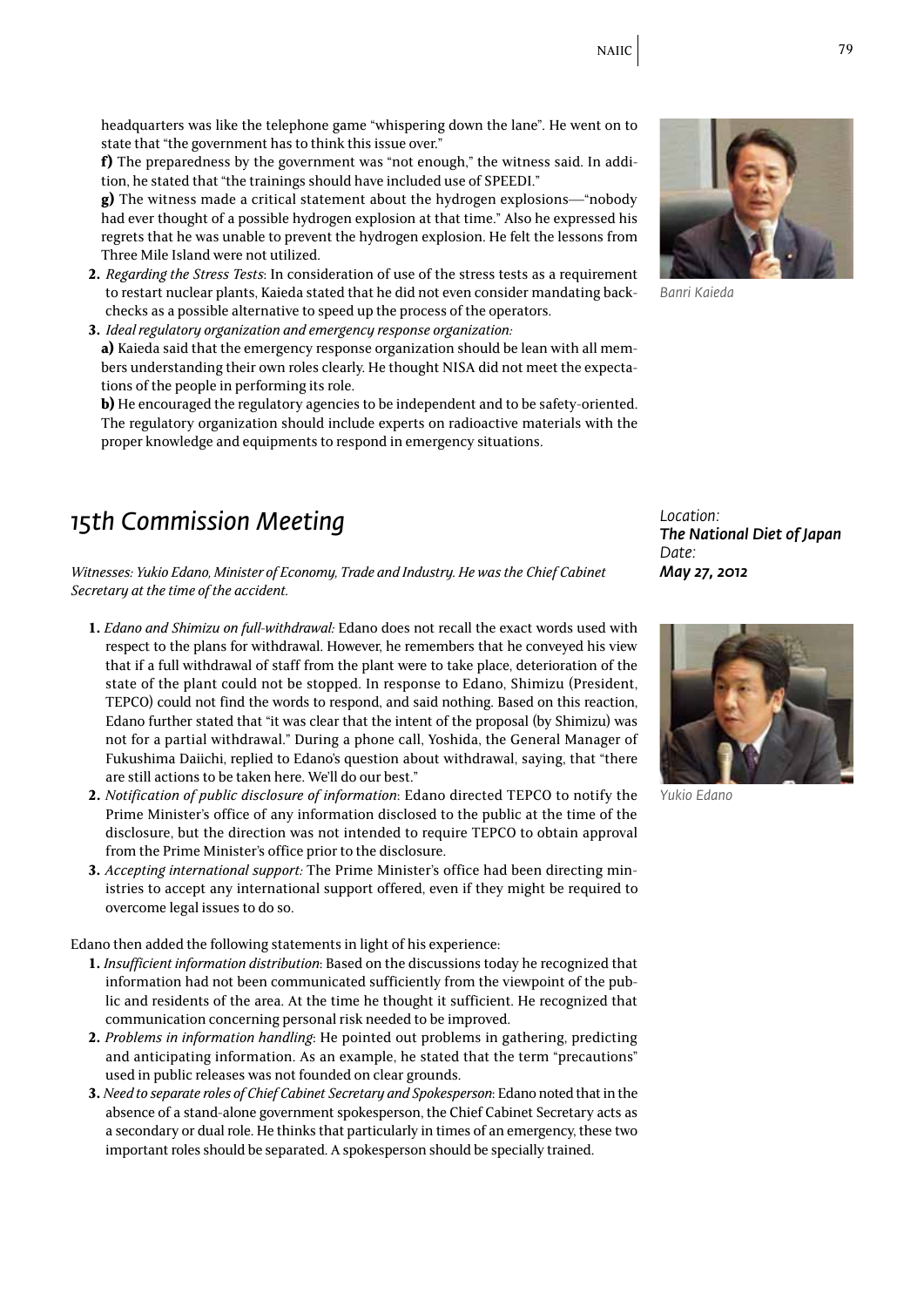*Location: The National Diet of Japan Date: May 28, 2012*



*Former prime minister Naoto Kan*

### *16th Commission Meeting*

*Witness: Naoto Kan, a member of the House of Representatives; Prime Minister of Japan at the time of the accident*

#### *Pre-accident conditions*

- **1.** The accident occurred at a nuclear power plant which had been built and operated as part of national nuclear policy, and thus the government bears the greatest share of the responsibility for the accident. Kan, who was the leader of the government at the time of the accident, apologized once again for being unable to stop the accident from evolving.
- **2.** With regard to the nuclear accident response, neither the authority of the Prime Minister nor that of the director general of the emergency response headquarters had ever been explained to Kan in detail prior to the accident.
- **3.** The authority of the director general of the emergency response headquarters had not necessarily been fully recognized by Kan when the comprehensive emergency response drill was conducted.

#### *During the accident*

- **1.** Visiting the plant managers on site was considered helpful for Kan to understand the situation, as he could not obtain any meaningful information from the members of NISA, the NSC, or the technical advisor from TEPCO regarding what needed to be done at Fukushima Daiichi.
- **2.** There was no awareness that the plant would reach its re-criticality as a result of injecting seawater instead of freshwater, although Madarame (Chairperson, NSC) had indicated that such a possibility was not zero. Kan also stated that although it has been reported that decisions (to suspend seawater injection) came from the Kantei, it could have been a statement made by the TEPCO personnel who were then at the Kantei.
- **3.** There were two calls from Yoshida (the General Manager, Fukushima Daiichi) to Hosono (Special Advisor to Prime Minister, Cabinet Office) on matters relating to the full withdrawal. In the first call Yoshida said that the situation was "extremely intense," and in the second call that "water injection has begun, and that it looked okay." Kan recalls that he called back once but does not remember the details of that conversation. Then, early on March 15, the minister of METI woke Kan and it was then that Kan first heard about TEPCO's proposal to withdraw, which he thought was absurd.

#### *Responses by the government and the Kantei (Prime Minister's Office):*

- **1.** With the largest ever double disasters—earthquake and tsunami—and a nuclear accident at the same time, it was difficult for the off-site crisis control center located in the Kantei to function sufficiently as a control room.
- **2.** The Act on Special Measures Concerning Nuclear Emergency Preparedness (Nuclear Emergency Response Act) was ineffective, and the Kantei had to act as commander in chief.
- **3.** Calling the accident site was an extraordinary action, which Kan believes could have been possibly avoided if information had been appropriately provided to him by TEP-CO and/or NISA in a timely manner.
- **4.** It was Edano (Chief Cabinet Secretary at the time of the accident) who declined the offer to station non-Japanese experts at the Prime Minister's office. Kan was not informed about this decision.
- **5.** Kan was not aware that overseas assistance was declined by NSC. It is a big problem if it is true.
- **6.** Kan took diverse advice, even from beyond official channels.
- **7.** Kan requested support from several specific Diet members, but the request was not intended to make them act as an advisory team.

*Future tasks:* Kan recognizes that the March 11 disaster has brought attention to some fundamental problems of Japan. He believes that the first step to reforming the nuclear pol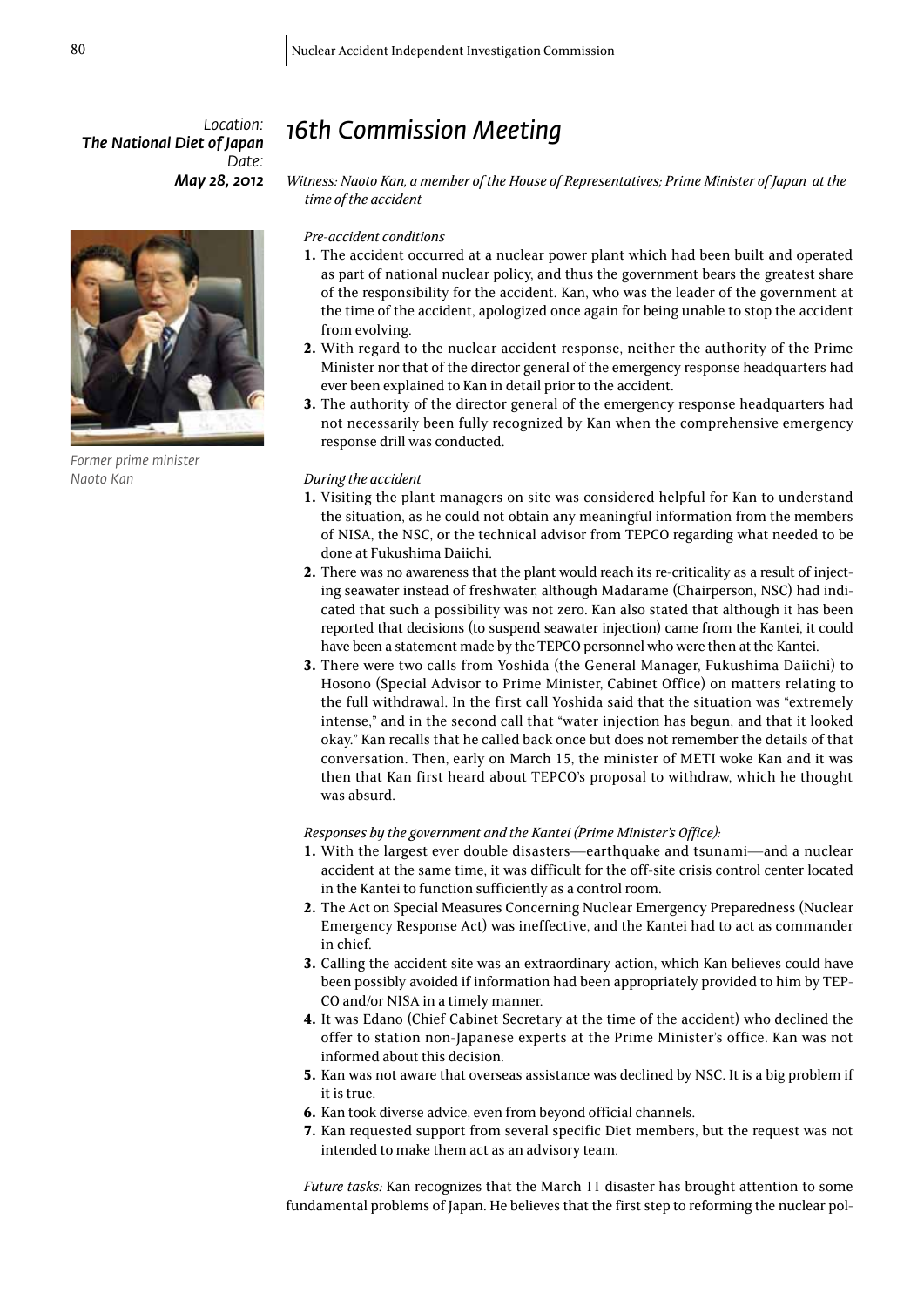icy is to dissolve the organizational structure of the nuclear community in Japan, controlled mainly by TEPCO and the Federation of Electric Power Companies of Japan (FEPC). Furthermore, inviting experts from abroad may become a catalyst to restructuring the nuclear community in Japan. He expressed his position that Japan should aim at becoming free of nuclear power plants. Kan expressed his respect and appreciation to the people who worked hard on-site to address the nuclear power plant accident.

## *17th Commission Meeting*

*Witness: Yuhei Sato, Governor of Fukushima Prefecture at the time of the accident.* 

#### *Pre-accident conditions:*

- **1.** The central government and TEPCO stated that risks relating to nuclear disasters were appropriately mitigated and that the area was protected under the defense-indepth philosophy.
- **2.** Evacuation from the 2-kilometer zone was a decision made by the prefectural government on its own, because the central government had not acted swiftly enough. However, the evacuation order was not properly disseminated due to disruption of communications systems. Later, the evacuation orders issued by the central government were shared through the media, and the prefectural government received no concrete directives from the central government. As a result, residents were forced to experience an extremely difficult and disruptive evacuation.

#### *Implementation of plutonium-thermal at the plant*

- **1.** One of the three conditions the prefectural government presented to the central government on making a decision on plutonium-thermal use in Unit 3 of Fukushima Daiichi was that it must achieve the same level of earthquake-proof safety as the interim report of backchecks performed for Unit 5. However, Sato claims that when plutonium-thermal was implemented in Unit 3, he did not know that the backcheck did not include anti-tsunami measures like those for Unit 5.
- **2.** Sato further claims that he did not know about the special subsidy that was part of the plutonium-thermal project even though he implemented it,

#### *Future tasks:*

- **1.** Sato pointed out that having divided administrative functions is detrimental to securing nuclear safety, and stated his opinion that unifying multiple functions is strongly desired.
- **2.** There was conflicting information, including information about SPEEDI. Also information sharing and communication at the emergency response center was not sufficient, and the prefectural government had organizational issues. Sato said that he wants to reconsider crisis management. He commented that it is crucial that communication of insights, organization, and reliable individuals all act in close concert to prevent future accidents.
- **3.** National support has been broadly extended to Fukushina and its people since the disaster. To reciprocate, Sato said that he wants to contribute by building a community with the promise not to let a similar disaster ever happen again.

### *18th Commission Meeting*

*Witnesses: Masataka Shimizu, president of TEPCO at the time of the accident.*

#### *Miscommunication:*

**1.** President Shimizu was "not aware that the Kantei did not trust TEPCO's response

*Location: Fukushima Terrsa, Fukushima Pref. Date: May 29, 2012*



*Yuhei Sato*

*Location: The National Diet of Japan Date: June 8, 2012*